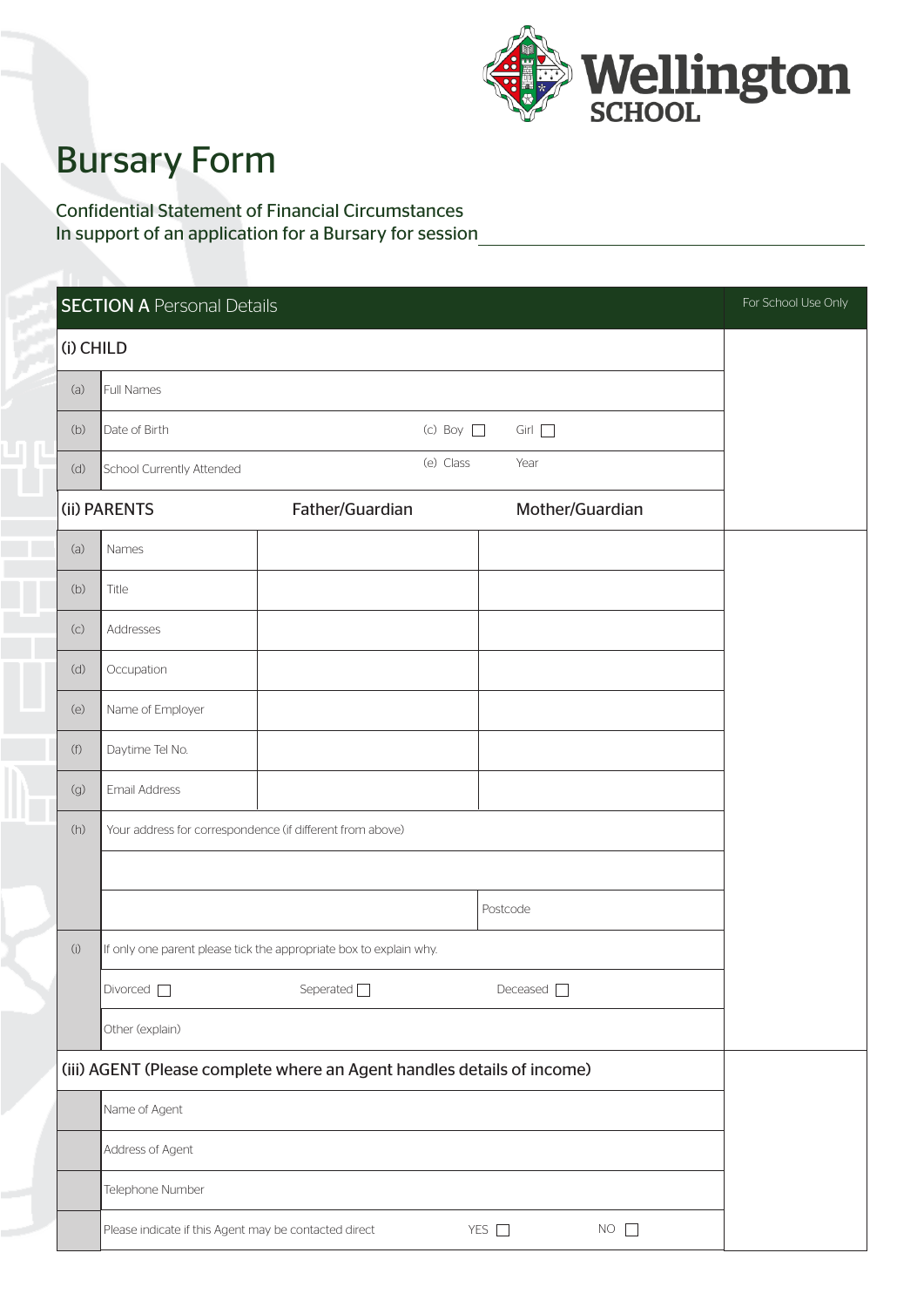|                   | <b>SECTION B Income</b>                                                                                                                                                                                                                                                                                                                                                                        | For School Use Only |          |  |  |
|-------------------|------------------------------------------------------------------------------------------------------------------------------------------------------------------------------------------------------------------------------------------------------------------------------------------------------------------------------------------------------------------------------------------------|---------------------|----------|--|--|
|                   | <b>PARENTS' INCOME</b><br>Please complete the following showing income from all sources, before deduction of tax, for the most recent financial year.<br>Enter amounts in whole pounds or NIL in all places where applicable. Parents must provide copies of documentary evidence<br>for all income declared in this section.<br>Self-Employed <sup>[1]</sup><br>Unemployed $\Box$<br>Emploved |                     |          |  |  |
| (i)               | Earned Income                                                                                                                                                                                                                                                                                                                                                                                  | Father              |          |  |  |
|                   |                                                                                                                                                                                                                                                                                                                                                                                                | Benefits in kind    |          |  |  |
|                   |                                                                                                                                                                                                                                                                                                                                                                                                | Mother              |          |  |  |
|                   |                                                                                                                                                                                                                                                                                                                                                                                                | Benefits in kind    |          |  |  |
| (ii)              | Superannuation Contributions                                                                                                                                                                                                                                                                                                                                                                   | Father              |          |  |  |
|                   | if not included above                                                                                                                                                                                                                                                                                                                                                                          | Mother              |          |  |  |
| (iii)             | Additional Voluntary Contributions<br>if not included above                                                                                                                                                                                                                                                                                                                                    | Father              |          |  |  |
|                   |                                                                                                                                                                                                                                                                                                                                                                                                | Mother              |          |  |  |
| (iv)              | Gross Pensions, Widows Pension etc.                                                                                                                                                                                                                                                                                                                                                            |                     |          |  |  |
| (v)               | Social Security Benefits                                                                                                                                                                                                                                                                                                                                                                       |                     |          |  |  |
| (vi)              | Property Income                                                                                                                                                                                                                                                                                                                                                                                |                     |          |  |  |
| (vii)             | <b>Building Society Interest received</b>                                                                                                                                                                                                                                                                                                                                                      |                     |          |  |  |
| (viii)            | Other investment income GROSS                                                                                                                                                                                                                                                                                                                                                                  |                     |          |  |  |
| (ix)              | Dividends from employment in a public limited company                                                                                                                                                                                                                                                                                                                                          |                     |          |  |  |
| (x)               | Child Support, Seperation or Maintenance Allowance                                                                                                                                                                                                                                                                                                                                             |                     |          |  |  |
| (x <sub>i</sub> ) | Redundancy payments                                                                                                                                                                                                                                                                                                                                                                            |                     |          |  |  |
| (xii)             | Any other income not included above                                                                                                                                                                                                                                                                                                                                                            |                     |          |  |  |
|                   |                                                                                                                                                                                                                                                                                                                                                                                                | <b>TOTAL</b>        |          |  |  |
|                   | <b>ESTIMATED INCOME</b><br>To be completed only by self-employed parents or others entering estimated, rather than actual, income figures<br>above. Those entering estimated income figures, should state:                                                                                                                                                                                     |                     |          |  |  |
| (i)               | Period for which latest actual figures are available                                                                                                                                                                                                                                                                                                                                           |                     |          |  |  |
| (i)               | Latest actual figures for earned income £                                                                                                                                                                                                                                                                                                                                                      |                     |          |  |  |
| (iii)             | Date when next financial year figures are likely to be available                                                                                                                                                                                                                                                                                                                               |                     |          |  |  |
|                   | <b>SECTION C</b> Outgoings                                                                                                                                                                                                                                                                                                                                                                     |                     |          |  |  |
|                   | Parents must provide copies of documentary evidence for all expenditure declared in this section. (All figures<br>should be in respect of the year indicated at Section B)                                                                                                                                                                                                                     |                     |          |  |  |
|                   |                                                                                                                                                                                                                                                                                                                                                                                                | Father £            | Mother £ |  |  |
| (i)               | Tax payable on Incomes declared above<br>(including tax deducted at source)                                                                                                                                                                                                                                                                                                                    |                     |          |  |  |
| (i)               | National Insurace Contributions                                                                                                                                                                                                                                                                                                                                                                |                     |          |  |  |
| (iii)             | Superannuation Contributions                                                                                                                                                                                                                                                                                                                                                                   |                     |          |  |  |
| (iv)              | Mortgage interest (state interest only and not instalment of<br>mortgage repaid)                                                                                                                                                                                                                                                                                                               |                     |          |  |  |
| (v)               | Endowment mortgage insurance                                                                                                                                                                                                                                                                                                                                                                   |                     |          |  |  |
| (vi)              | Any other interest payable (please specify)                                                                                                                                                                                                                                                                                                                                                    |                     |          |  |  |
| (vii)             | Annual rent and/or Council Tax payable on home                                                                                                                                                                                                                                                                                                                                                 |                     |          |  |  |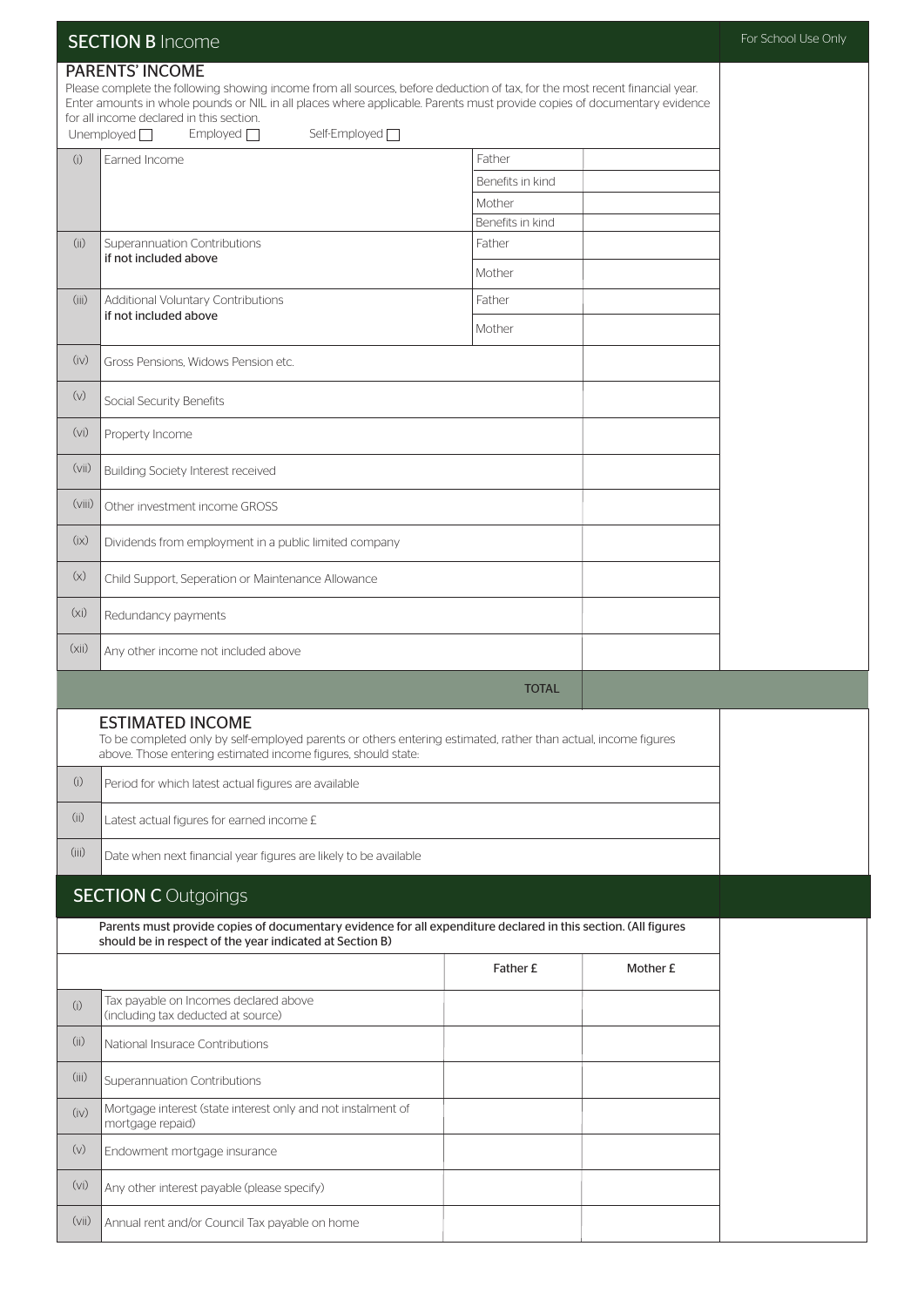| <b>SECTION D Capital Assests</b> |                                                                                                                                                                                                                                          |              |   | For School Use Only |  |
|----------------------------------|------------------------------------------------------------------------------------------------------------------------------------------------------------------------------------------------------------------------------------------|--------------|---|---------------------|--|
|                                  | Parents must provide copies of documentary evidence for all assets declared in this section                                                                                                                                              |              |   |                     |  |
|                                  |                                                                                                                                                                                                                                          | Father £     |   | Mother £            |  |
| (i)                              | Approximate market value of all investments (including stocks,<br>shares, unit trusts, PEPs, Tessas, Bank and Building Society<br>Deposits)                                                                                              |              |   |                     |  |
| (ii)                             | Approximate market value of<br>house                                                                                                                                                                                                     |              |   |                     |  |
| (iii)                            | Cash at Banks or elsewhere<br>(including 2 recent bank statements)                                                                                                                                                                       |              |   |                     |  |
| (i)                              | Approximate market value of other assets<br>(please specify and include the market value of any Insurance<br>policies maturing in this tax year)                                                                                         |              |   |                     |  |
| (ii)                             | Approximate market value of any other Properties owned<br>either at home or abroad                                                                                                                                                       |              |   |                     |  |
|                                  | <b>SECTION E Capital Liabilities</b>                                                                                                                                                                                                     |              |   |                     |  |
|                                  | Please give details of any capital charges against the assets declared in Section D.<br>Parents must provide copies of documentary evidence for all liabilities declared in this section<br>(eg mortgage statement, loans schedules etc) |              |   |                     |  |
|                                  |                                                                                                                                                                                                                                          | Father £     |   | Mother £            |  |
| (i)                              | Mortgage - amount outstanding on house                                                                                                                                                                                                   |              |   |                     |  |
| (ii)                             | Other Liabilities                                                                                                                                                                                                                        |              |   |                     |  |
|                                  | <b>SECTION F</b> Dependent Children                                                                                                                                                                                                      |              |   |                     |  |
|                                  | Include the child to whom this application refers:                                                                                                                                                                                       |              |   |                     |  |
|                                  | If more than 3 children, please give details on a seperate sheet.                                                                                                                                                                        |              |   |                     |  |
|                                  |                                                                                                                                                                                                                                          | $\mathbf{1}$ | 2 | 3                   |  |
| (i)                              | Forename                                                                                                                                                                                                                                 |              |   |                     |  |
| (ii)                             | Date of Birth                                                                                                                                                                                                                            |              |   |                     |  |
| (iii)                            | Gender                                                                                                                                                                                                                                   |              |   |                     |  |
| (iv)                             | School or College                                                                                                                                                                                                                        |              |   |                     |  |
| (v)                              | Annual School or other Educational fees                                                                                                                                                                                                  |              |   |                     |  |
| (vi)                             | Scholarships, Bursaries or allowances given by School                                                                                                                                                                                    |              |   |                     |  |
| (vii)                            | Assistance from other sources e.g. Grandparents, trusts,<br>settlements etc. (please specify)                                                                                                                                            |              |   |                     |  |
| (viii)                           | Annual income of child (if any)                                                                                                                                                                                                          |              |   |                     |  |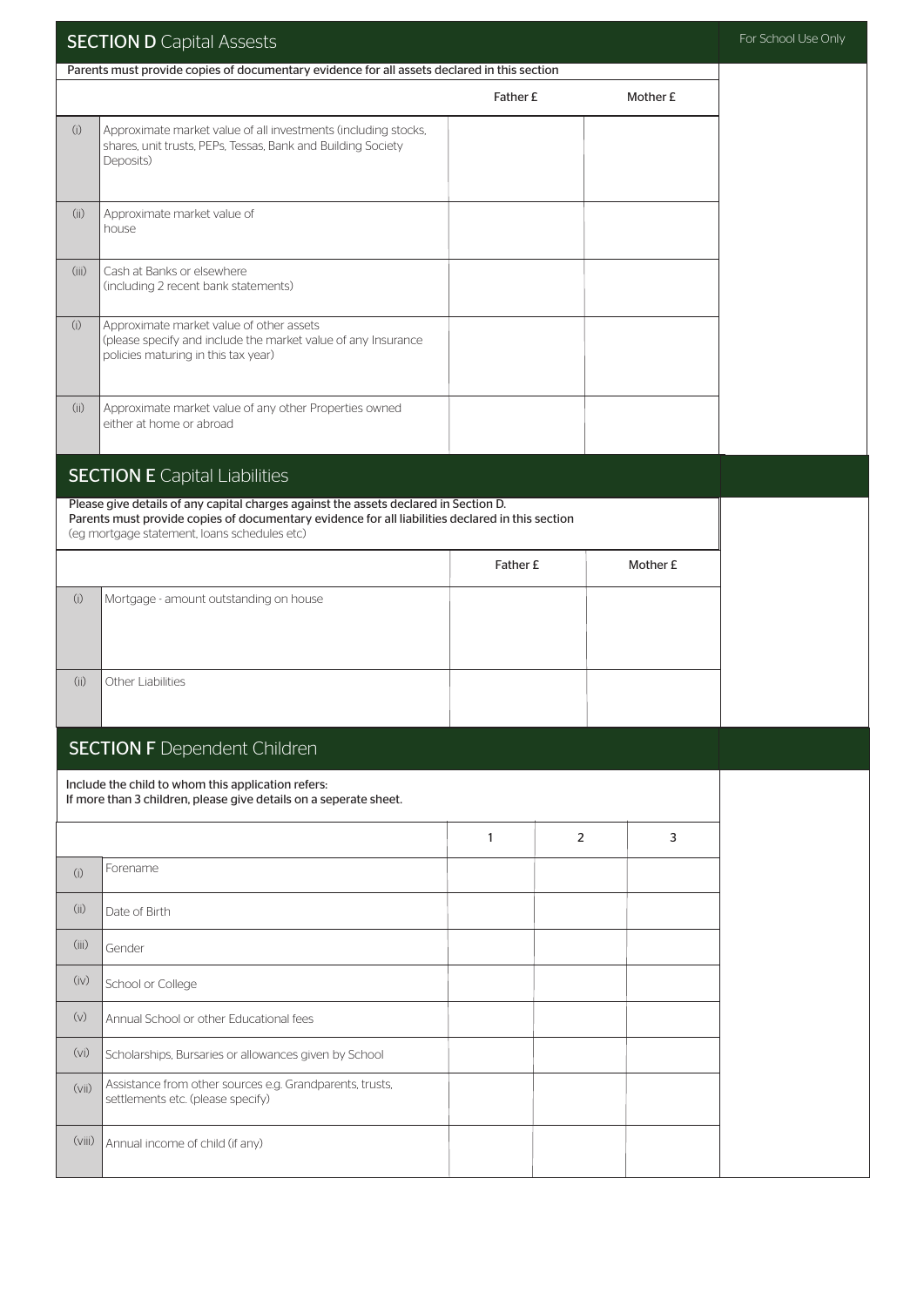|                              | <b>SECTION G</b> Other Dependents                                                         |                                                                                                                                                                                                                                        |                                           | For School Use Only |  |
|------------------------------|-------------------------------------------------------------------------------------------|----------------------------------------------------------------------------------------------------------------------------------------------------------------------------------------------------------------------------------------|-------------------------------------------|---------------------|--|
| Please give details:         |                                                                                           |                                                                                                                                                                                                                                        |                                           |                     |  |
|                              |                                                                                           |                                                                                                                                                                                                                                        |                                           |                     |  |
|                              |                                                                                           |                                                                                                                                                                                                                                        |                                           |                     |  |
|                              |                                                                                           |                                                                                                                                                                                                                                        |                                           |                     |  |
|                              |                                                                                           |                                                                                                                                                                                                                                        |                                           |                     |  |
|                              | <b>SECTION H</b> Any other relevant information                                           |                                                                                                                                                                                                                                        |                                           |                     |  |
|                              |                                                                                           |                                                                                                                                                                                                                                        |                                           |                     |  |
|                              |                                                                                           |                                                                                                                                                                                                                                        |                                           |                     |  |
|                              |                                                                                           |                                                                                                                                                                                                                                        |                                           |                     |  |
|                              |                                                                                           |                                                                                                                                                                                                                                        | (continue on separate sheet if necessary) |                     |  |
|                              | <b>SECTION I</b> Alternative assistance                                                   |                                                                                                                                                                                                                                        |                                           |                     |  |
|                              |                                                                                           |                                                                                                                                                                                                                                        |                                           |                     |  |
|                              |                                                                                           |                                                                                                                                                                                                                                        |                                           |                     |  |
|                              |                                                                                           |                                                                                                                                                                                                                                        |                                           |                     |  |
|                              |                                                                                           |                                                                                                                                                                                                                                        | (continue on separate sheet if necessary) |                     |  |
|                              |                                                                                           |                                                                                                                                                                                                                                        |                                           |                     |  |
|                              | <b>SECTION J</b> Ulick Montgomerie Bursary                                                |                                                                                                                                                                                                                                        |                                           |                     |  |
|                              |                                                                                           | If you wish your child to be considered for the Ulick Montgomerie Bursary, please tick here and provide details of their<br>special learning needs in the space below. Additional supporting documentation may be provided separately. |                                           |                     |  |
|                              |                                                                                           |                                                                                                                                                                                                                                        |                                           |                     |  |
|                              |                                                                                           |                                                                                                                                                                                                                                        |                                           |                     |  |
|                              |                                                                                           |                                                                                                                                                                                                                                        |                                           |                     |  |
|                              |                                                                                           |                                                                                                                                                                                                                                        |                                           |                     |  |
| <b>SECTION J Declaration</b> |                                                                                           |                                                                                                                                                                                                                                        |                                           |                     |  |
|                              |                                                                                           | I/We declare that, to the best of my/our knowledge and belief, all the information given here is true and contains a full                                                                                                              |                                           |                     |  |
|                              | statement of my/our income from all sources during the periods shown.                     |                                                                                                                                                                                                                                        |                                           |                     |  |
| bursary award.               |                                                                                           | I/We understand that the provision of false information may lead to my/our child being prevented from receiving a                                                                                                                      |                                           |                     |  |
| Date                         | Signature                                                                                 |                                                                                                                                                                                                                                        | Father/Guardian                           |                     |  |
| Date                         | Signature                                                                                 |                                                                                                                                                                                                                                        | Mother/Guardian                           |                     |  |
|                              | *The completed form must be returned no later than                                        |                                                                                                                                                                                                                                        |                                           |                     |  |
|                              | Please return to: Finance Manager, Wellington School                                      |                                                                                                                                                                                                                                        |                                           |                     |  |
|                              | Carleton Turrets, Craigweil Road, Ayr, KA7 2XH<br>Telephone: 01292 269321 or 01292 272160 |                                                                                                                                                                                                                                        |                                           |                     |  |

 $\overline{A}$